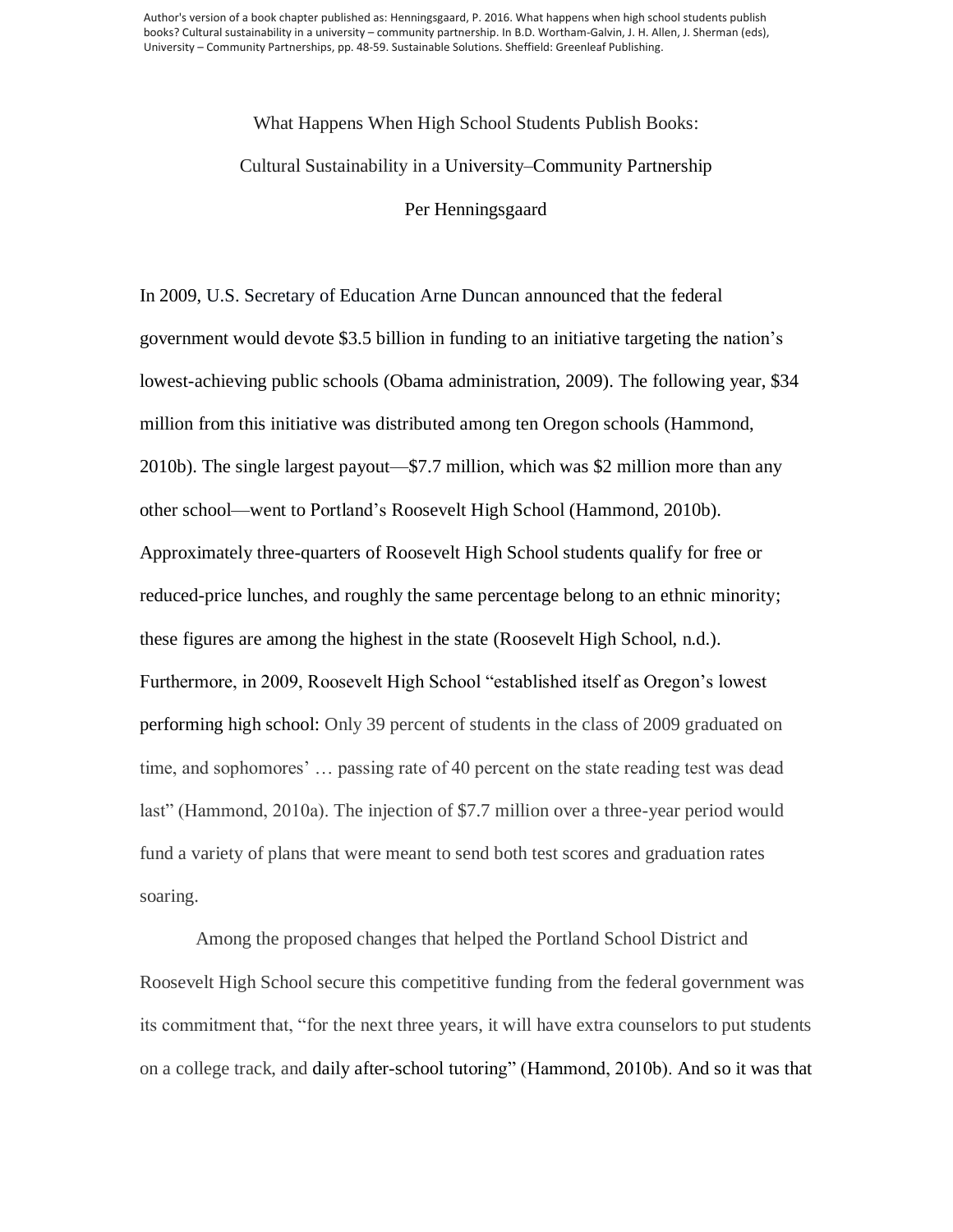the Roosevelt High School Writing and Publishing Center came into existence in 2011. The purpose of this new entity was clear in the minds of its creators:

> We have designed the Roosevelt High School Writing and Publishing Center to serve three distinct functions:

- Enhancing academic writing skills for graduation, college and career;
- Raising the visibility of youth voice and writing in the community; and
- Sustaining our near-peer mentoring opportunities and the Writing and Publishing Center itself. ("Our purpose," 2012)

The latter two functions ultimately led to a university–community partnership that would include an example of community-engaged teaching at Portland State University.

One of the most innovative efforts of the Roosevelt High School Writing and Publishing Center involved its decision to establish the Freedom Fighters Project. As part of this initiative,

> students sought out and interviewed important Portland-area adults who've made a difference…. The students call their subjects "Freedom Fighters," and they have gone far beyond what high school students normally do to share their stories—through writing, public speaking, a book and now a museum-quality exhibit. (Hammond, 2012)

This initiative is most obviously connected to the leadership's desire that the Roosevelt High School Writing and Publishing Center "rais[e] the visibility of youth voice and writing in the community" ("Our purpose," 2012). The students wrote every profile that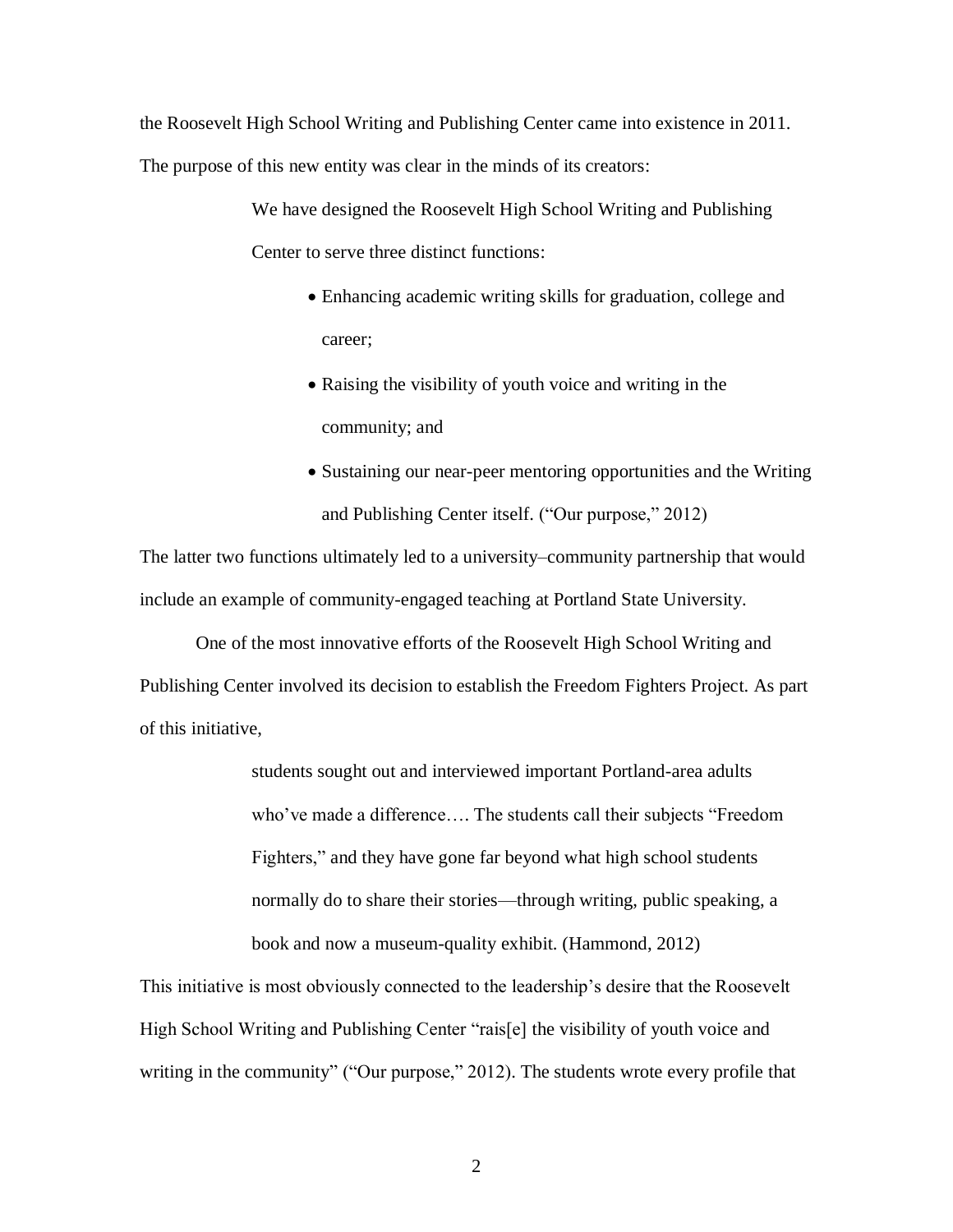went into the first Freedom Fighters Project pamphlet they produced back in 2012, and they also wrote all of the content for the exhibit. The pamphlet and the exhibit, which appeared in at least five different locations around Portland, have the ability to then connect that "youth voice" to the broader community ("Our purpose," 2012).

An article about the Freedom Fighters Project in the pages of the state newspaper, *The Oregonian*, caught the attention of Dennis Stovall, Director of Publishing at Portland State University (Hammond, 2012). Stovall subsequently attended an exhibit of the Freedom Fighters Project, where he struck up a conversation with some Roosevelt High School students who were involved in the initiative. The students, upon hearing that Stovall had worked for many years as a freelance writer and later as the owner and operator of his own publishing house, immediately expressed an interest in Stovall's expertise. They were well aware that there was room for improvement in the Freedom Fighters Project pamphlet and exhibit; specifically, they recognized that the pamphlet and exhibit would have been improved by the participation of someone with Stovall's background and abilities, especially in the areas of print design and production. Stovall's role as the director of a master's degree program at an urban university renowned for its commitment to community engagement gave him a stake in the conversation, as well.

The Department of English at Portland State University offers graduate work leading to a master's degree in writing with a specialization in book publishing. Stovall served as director of this program from its inception in 2001 until his retirement in 2011. The master's degree program in book publishing at Portland State University is at the forefront of publishing education nationally and has been recognized for its excellence by publications such as *Publishers Weekly*, which described the program as a place where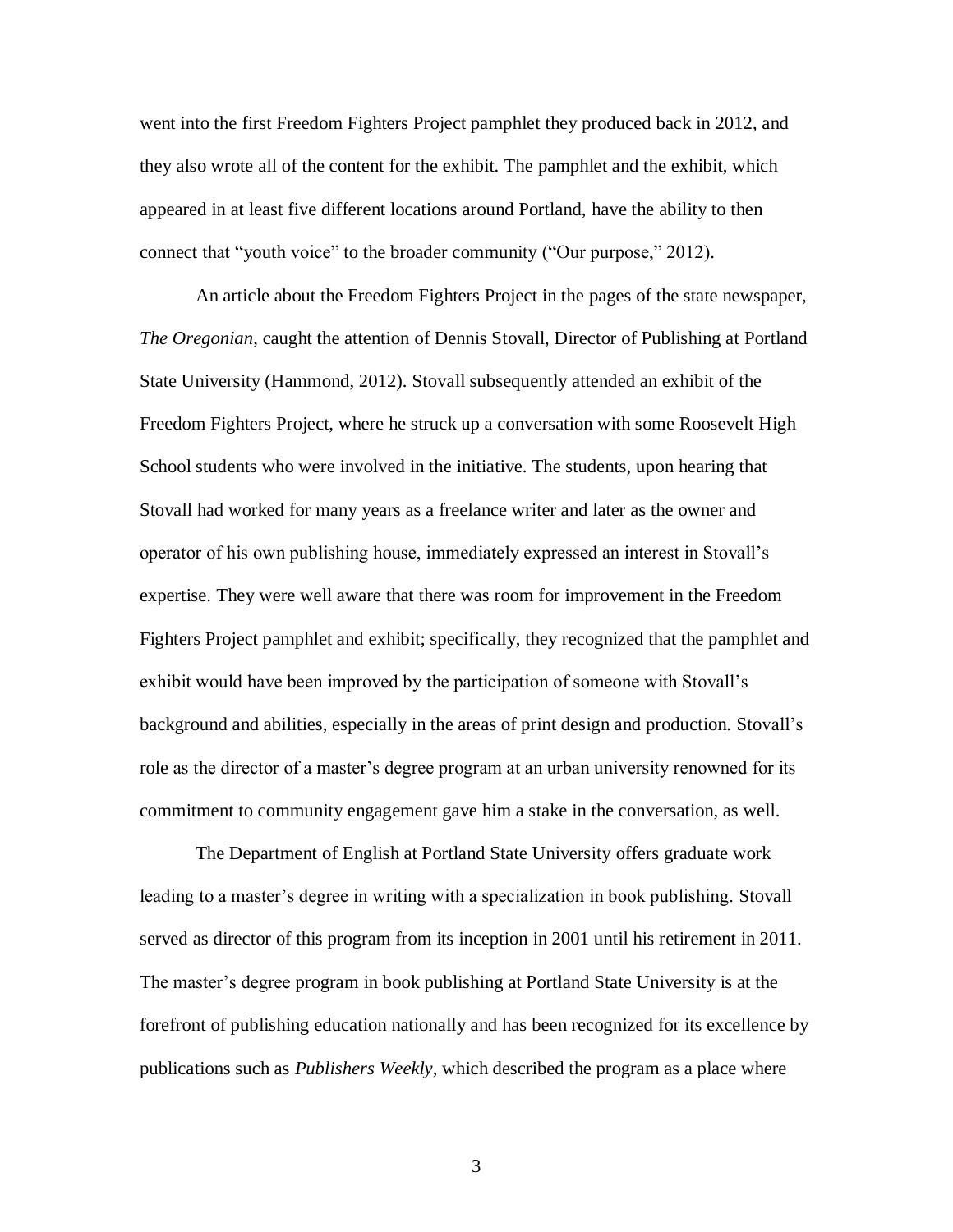"publishing education gets innovative" (Habash, 2013). Students gain a comprehensive view of the industry through the program's required foundational courses. Seminars conducted by expert faculty are augmented by a variety of experiential learning opportunities, the most notable of which is Ooligan Press, a publishing house staffed by students in the master's degree program.

Publishing three books a year and selling them in bookstores across the nation as well as online, Ooligan Press provides a hands-on experience that is not replicated in any other master's degree program. Students participate in every step of the publishing process—from manuscript acquisition to editing, from design and production to marketing and sales—with guidance and supervision provided by expert faculty. Students take lessons from the classroom and apply them to real-world publishing challenges, resulting in numerous award-winning and bestselling books that span every genre. Participation in Ooligan Press is required of all students in the master's degree program.

The model of Ooligan Press, along with Stovall's involvement with the Roosevelt High School Writing and Publishing Center, inspired another particularly innovative effort. Indeed, arguably *the* most innovative effort of the Roosevelt High School Writing and Publishing Center involved its decision to establish a student-led publishing house that goes by the name Unique Ink Publishing. This initiative, like the Freedom Fighters Project, is connected to the leadership's desire that the Roosevelt High School Writing and Publishing Center "rais[e] the visibility of youth voice and writing in the community" ("Our purpose," 2012). Indeed, "Unique Ink's mission is to publish regionally themed books featuring student work along with that of professional and aspiring writers in the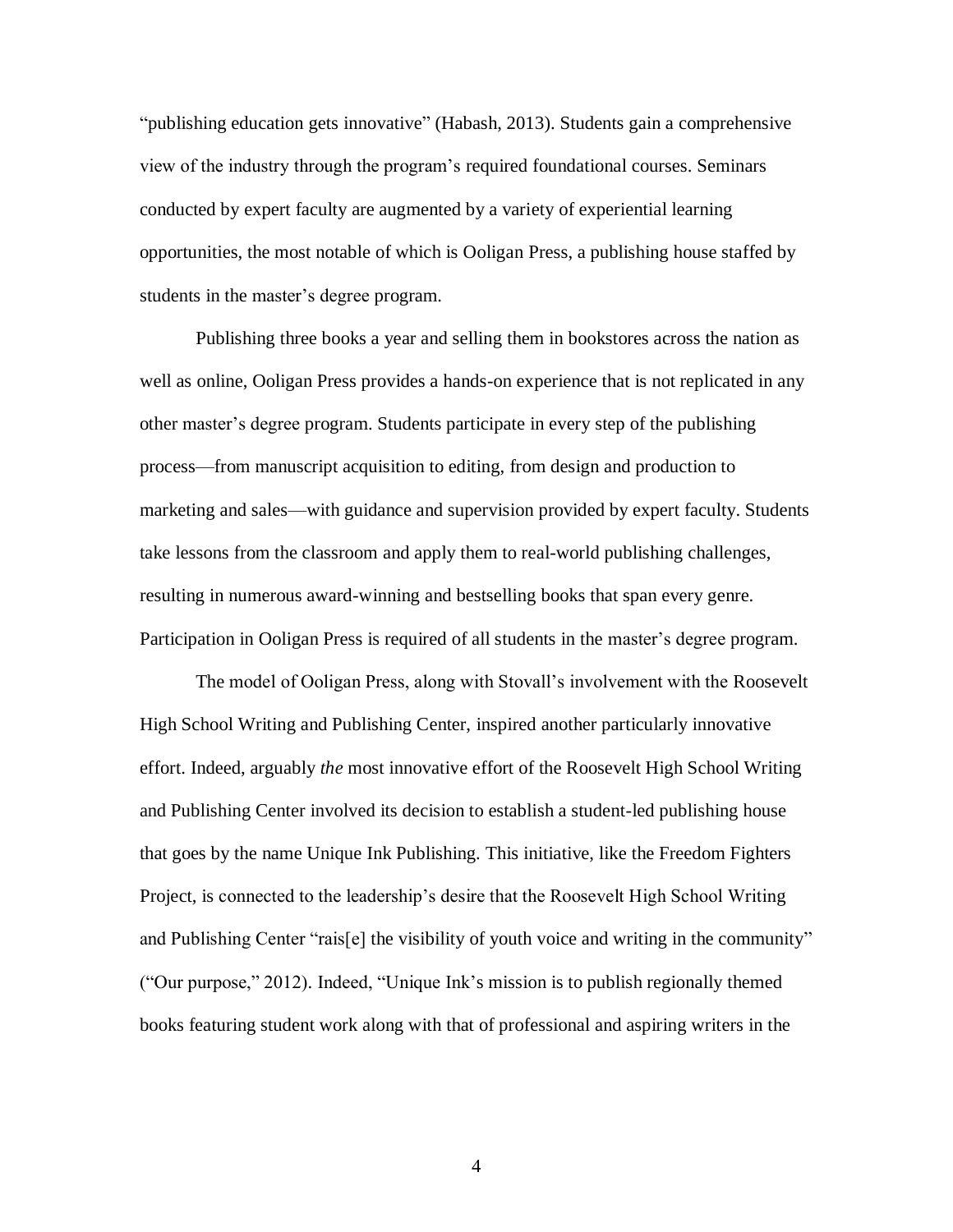area" (Schmidt, 2013), which would certainly have the intended effect of "raising the visibility of youth voice" ("Our purpose," 2012).

The original vision for Unique Ink Publishing, however, extended beyond satisfying this single key function of the Roosevelt High School Writing and Publishing Center. Unique Ink Publishing was also meant to help meet a second key function: "sustaining our near-peer mentoring opportunities" ("Our purpose," 2012). The leaders of the Roosevelt High School (RHS) Writing and Publishing Center elaborate on the purpose of this function in the center's foundational documents: "RHS will institutionalize a culturally responsive near-peer mentoring model of service delivery that improves college access and retention for current and former students" ("Our purpose," 2012). Near-peer mentoring at the high school level is meant to increase college retention by teaching students "how to effectively utilize a Writing Center to receive feedback and refine their writing" so that "graduates of RHS will utilize the Writing Centers on the college campus they attend" ("Our purpose," 2012). To this end, the Roosevelt High School Writing and Publishing Center set out to establish "formal partnerships with at least four colleges to provide a mechanism for college students to serve as near-peer mentors" ("Our purpose," 2012). It was in this context that Stovall and students enrolled in the master's degree program in book publishing at Portland State University came to support the activities of the Roosevelt High School Writing and Publishing Center and, more specifically, Unique Ink Publishing.

To initiate this collaboration, Stovall taught a graduate-level class titled "Practicum in Classroom Publishing" in the summer of 2012. Only a few students from the master's degree program in book publishing enrolled in the class, but English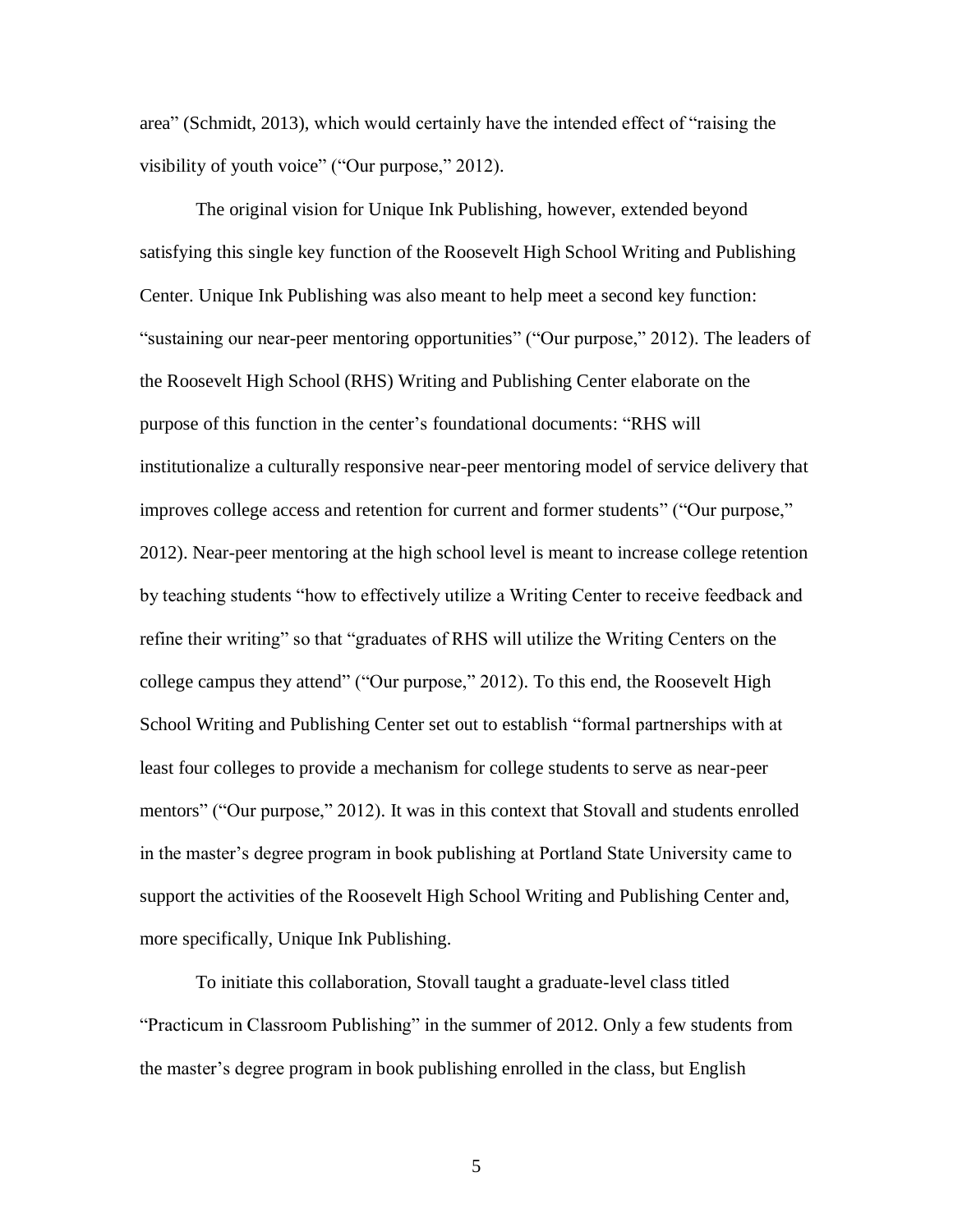Department and Portland State University administration allowed the class to continue because of their commitment to community-engaged teaching. The administration also recognized that this was a new initiative, and if they wanted it to succeed they had to support it in these early stages, even if that meant running a class that did not recoup its instructional costs.

A group of approximately one dozen Roosevelt High School students traveled to the Portland State University campus several times weekly during the summer of 2012, giving Stovall and this first class of graduate students plenty to do. Over the course of these visits, the graduate students "mentored [the] high school students in the process of publishing by helping them to create a publishing company and plan the creation of a book about Portland" (Ooligan Press, 2012). This process both satisfied a desire for "near-peer mentoring opportunities" in connection with the Roosevelt High School Writing and Publishing Center and allowed the Portland State University graduate students to reflect critically on their own education ("Our purpose," 2012). More specifically, the graduate students were testing a pedagogical model in which they had already been unknowing participants via Ooligan Press; that pedagogical model goes by the name "classroom publishing."

The concept of classroom publishing was developed by Stovall over many years, resulting from his desire to "help teachers understand publishing and how it might be best used by them or their students" (Rittenhouse Award, n.d.). Stovall eventually partnered with an experienced educator and textbook writer, Laurie King, to write a textbook titled *Classroom Publishing: A Practical Guide to Enhancing Student Literacy*. The book was published in 1992—nearly a decade prior to Stovall's employment at Portland State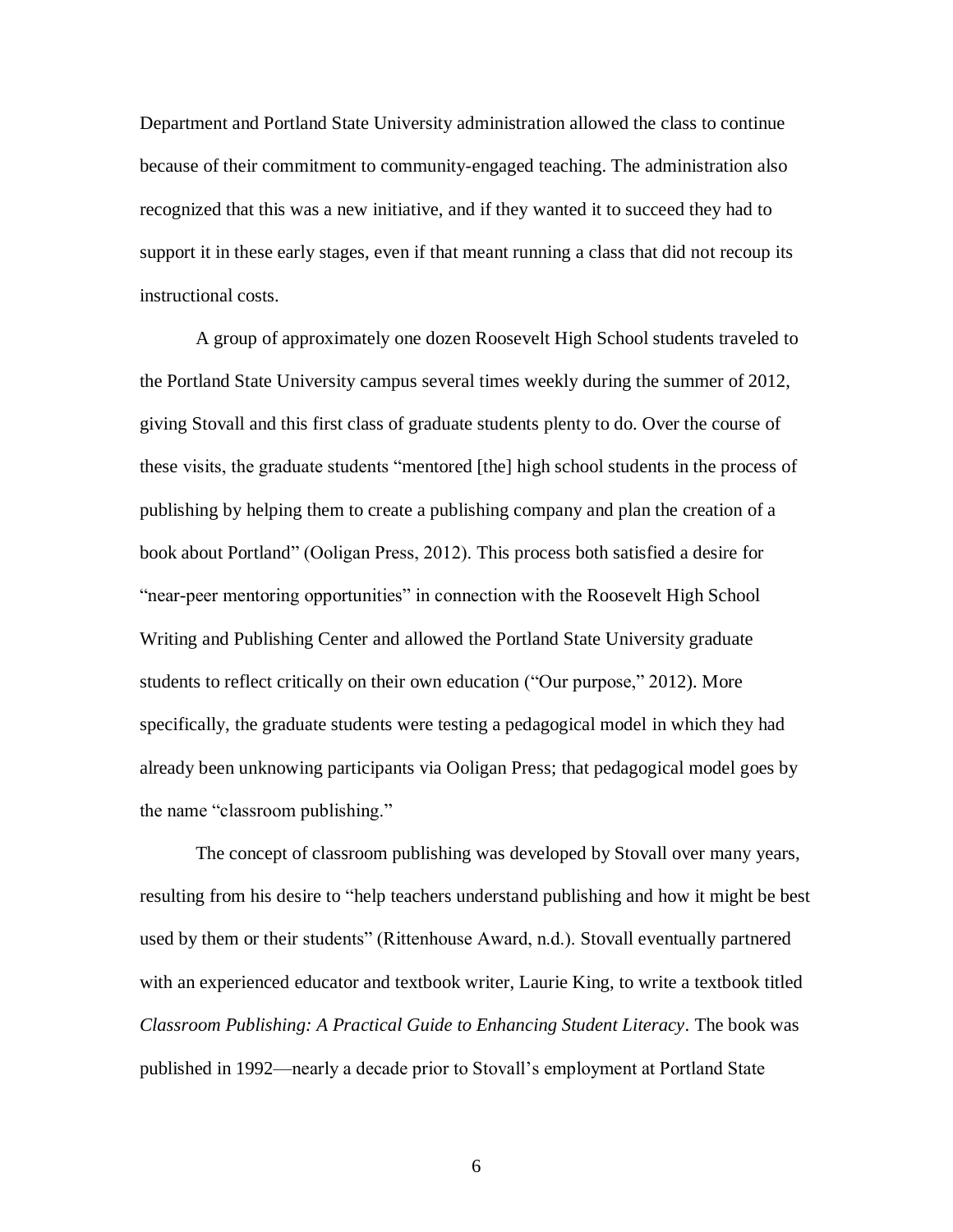University—by Stovall's own publishing house, Blue Heron Publishing. *Classroom Publishing*

> put forward new ideas on how the publishing process can be used to advantage in almost any classroom, either as an adjunct to an existing curriculum or as the foundation for an entire curriculum in any subject, with any budget, and with any level of technology. … It was recommended and sold for use "elementary through high school" by the National Council of Teachers of English. (Rittenhouse Award, n.d.)

A revised, second edition titled *Classroom Publishing: A Practical Guide for Teachers*  was published by Ooligan Press in 2010. This edition was authored by students in the master's degree program in book publishing at Portland State University. Consequently, the second edition was not only a book about classroom publishing but also a product of that process.

During that first summer in which Stovall taught the "Practicum in Classroom Publishing" class utilizing a pedagogical model expounded in *Classroom Publishing*, "State Farm … awarded the Roosevelt High School Writing and Publishing Center a \$94,000 grant to set up its publishing operation and publish its first book" ("State Farm," 2012). This grant from State Farm was awarded by its Youth Advisory Board, which "awards \$5 million each year in grants to student-led service learning projects. Service learning integrates community service with classroom learning to increase student engagement and raise achievement" ("State Farm," 2012). On top of the \$7.7 million in competitive funding from the federal government, this State Farm grant was obviously a major boon to Roosevelt High School and, in particular, its Writing and Publishing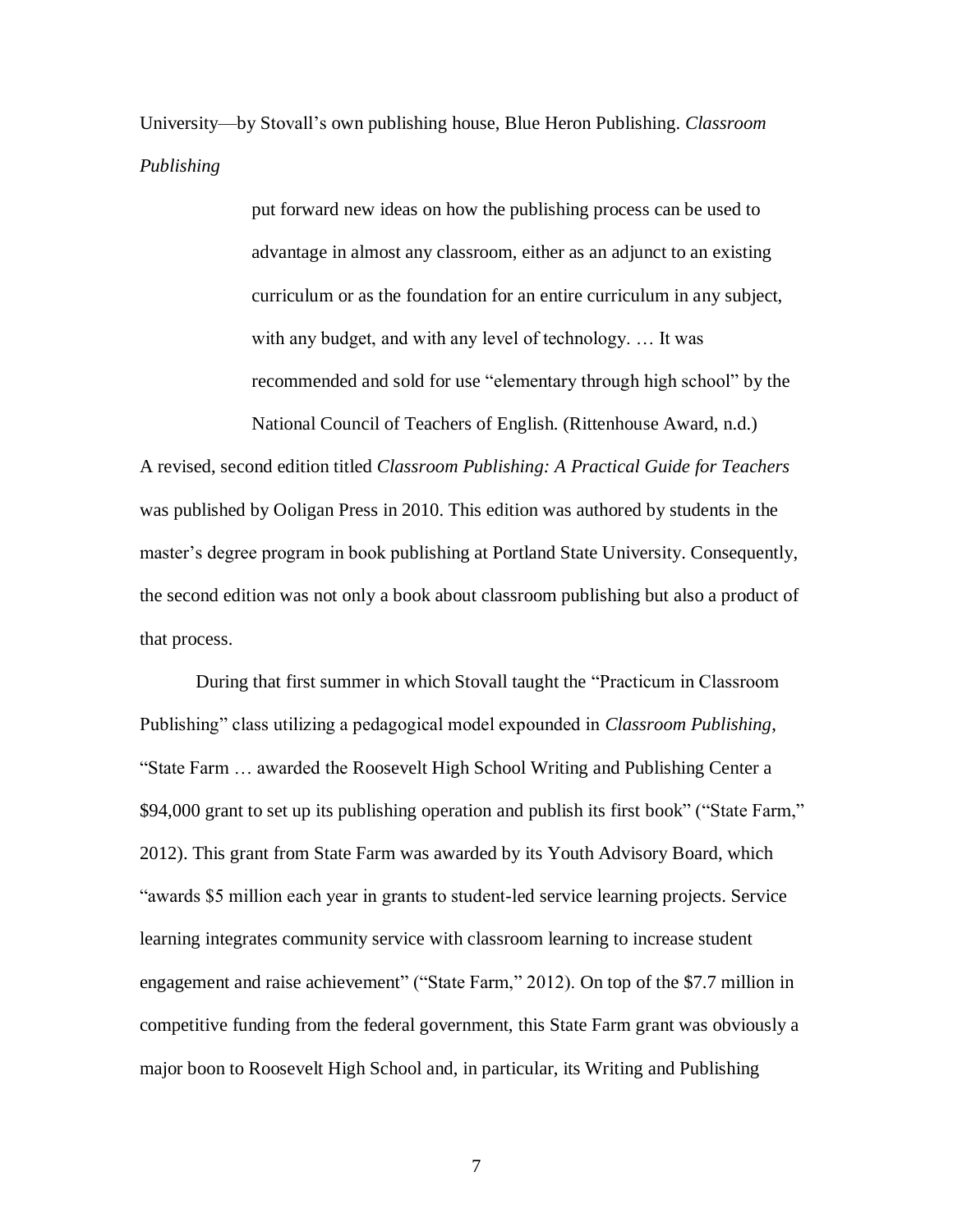Center. The funding greatly accelerated plans for Unique Ink Publishing and its first book.

Unique Ink Publishing's first book, released one year later in July 2013, was an anthology titled *Where the Roses Smell the Best: A Literary Companion to Portland*. The book was "written by Roosevelt High School students as well as established authors and poets" (Schmidt, 2013). Among the better-known writers who contributed to the book are novelist Brian Doyle, poet and memoirist Kim Stafford, *Oregonian* columnist Steve Duin, Pulitzer Prize-nominated journalist Renee Mitchell, and Oregon Poet Laureate Paulann Petersen; the mayor of Portland, Charlie Hales, wrote an introduction. Contributors, including several of the aforementioned high-profile writers alongside Roosevelt High School students, participated in five book launch events at various locations around Portland in the month of July. *Where the Roses Smell the Best* was stocked in three Portland-area bookstores; it was also made available in every room of The Heathman Hotel, a luxury boutique hotel in downtown Portland, as part of its "Book by Your Bedside" program (Roosevelt caps, 2013).

A Roosevelt High School student involved in the publication of *Where the Roses Smell the Best*, Zachary Learned, observed that he had "learned important career survival skills in the process, including how to send business emails and use Excel" (Ooligan Press, 2013). Learned's observation fits a claim made in the second edition of *Classroom Publishing*: "Some part of the publishing process is accessible to virtually everyone; those students who might not write confidently may excel in designing the book, creating its website, or handling the announcement of its publication" (King & Stovall, 2010, p. xv). Indeed, the Roosevelt High School students who worked toward the publication of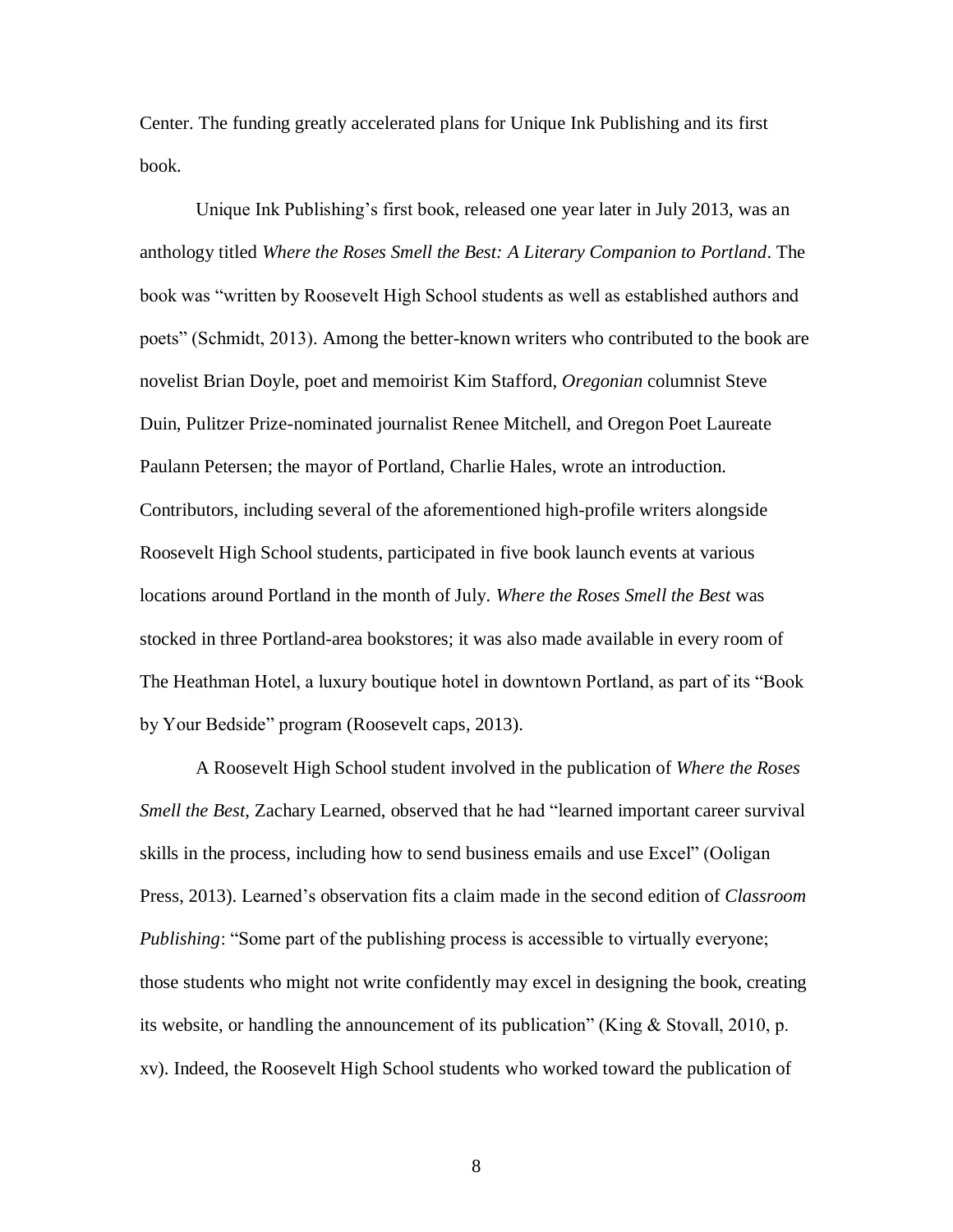*Where the Roses Smell the Best* performed all of these tasks and more. For example, they arranged for their book to be stocked in local bookstores and at The Heathman Hotel. They also organized the book launch events and wrote the press releases that ensured local media would attend and report on the occasion. Empowering the students—that is, giving them control of all aspects of Unique Ink Publishing—was a conscious decision made by the leadership of both Portland State University and Roosevelt High School in an effort to ensure that this particular university–community partnership would be a sustainable cultural project.

The concept of sustainability manifests itself in two very different ways in this example of community-engaged teaching. First, there is the interest in creating a sustainable cultural project. On this issue, there is an obvious consonance between *Classroom Publishing* and the Roosevelt High School Writing and Publishing Center. As was previously mentioned, one of the "three distinct functions" that is meant to be served by the Roosevelt High School Writing and Publishing Center is the function of "sustaining our near-peer mentoring opportunities and the Writing and Publishing Center itself" ("Our purpose," 2012). The back cover copy for the second edition of *Classroom Publishing* also mentions sustainability: "This book discusses new projects, as well as tips from educators about how to sustain more traditional long-term publishing projects like school newspapers and literary magazines" (Ooligan Press, 2010). Clearly, there is a shared interest in sustainability, arguably born of an awareness of the difficulties inherent in institutionalizing an initiative that began as something much more personal. It is not at all uncommon for an initiative that has developed and been successful because of a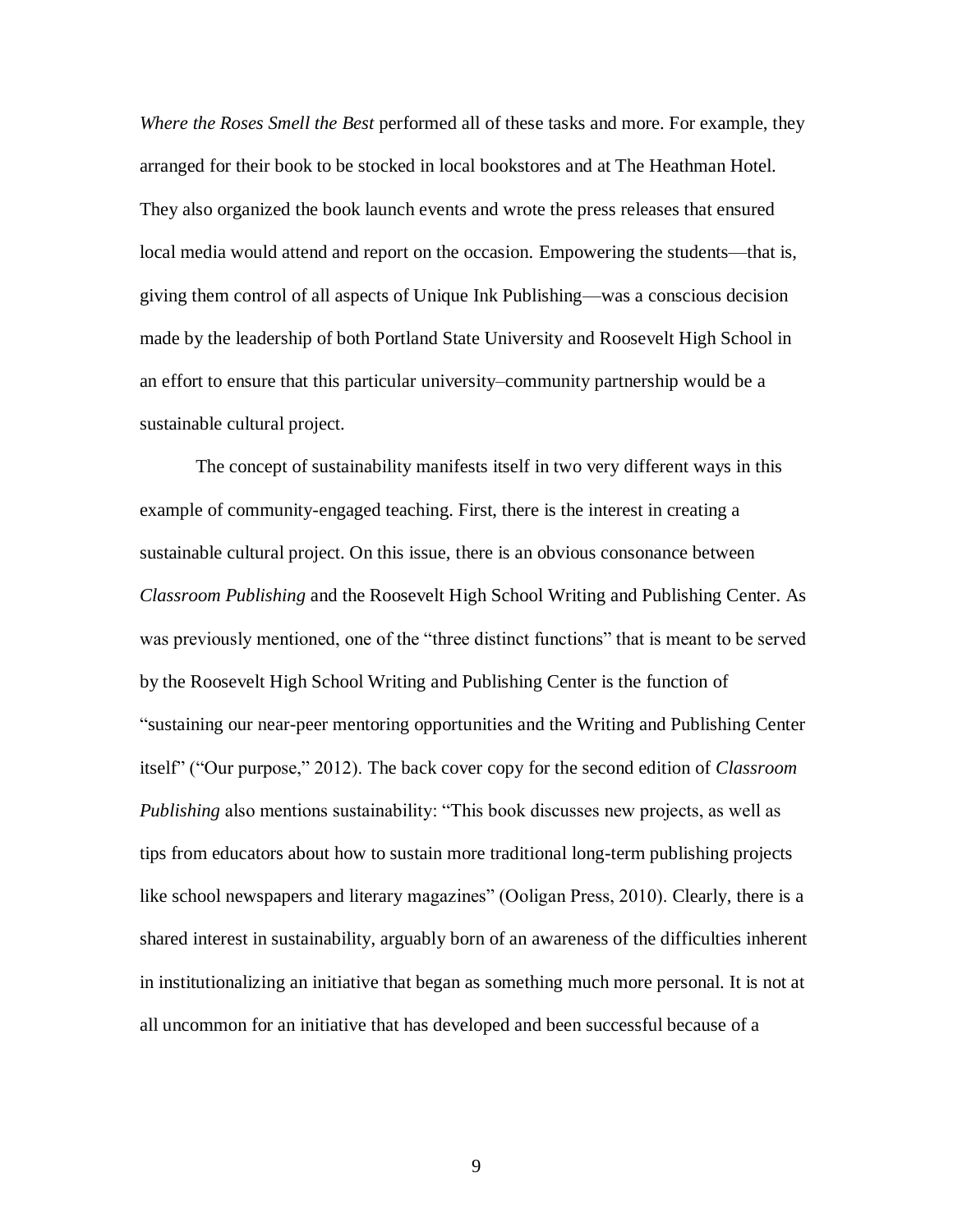personal investment of time and expertise to stumble when attempts are made to institutionalize that initiative so that it can continue in spite of any personnel changes.

Some of these difficulties are evident in the particular university–community partnership documented in this chapter. For example, Stovall taught the "Practicum in Classroom Publishing" class in both the summer of 2012 and the summer of 2013, even though he retired from Portland State University in 2011. I was hired and assumed the title of Director of Publishing at Portland State University in 2012. After two summers of offering the "Practicum in Classroom Publishing" class to a small number of graduate students who acted as mentors and instructors to Roosevelt High School students, beginning in the summer of 2014 the master's degree program in book publishing took a different approach. Now, the master's degree program encourages its students to enroll in an independent study for which they receive credit. I supervise these independent studies, but the graduate students who sign up for them spend the majority of their time working directly with the cohort of Roosevelt High School students who are involved with Unique Ink Publishing at the time. Clearly, I am committed to the collaboration between the master's degree program in book publishing and the Roosevelt High School Writing and Publishing Center, but Stovall's continued involvement is still crucial to the success of this endeavor; since the summer of 2013, he has continued to volunteer with the Roosevelt High School Writing and Publishing Center. Perhaps even more indispensable is the involvement of Kate McPherson, Community Engagement Specialist at Roosevelt High School. Drawing on the \$7.7 million it was awarded in federal government funding, Roosevelt High School hired McPherson in 2011 to lead the Roosevelt High School Writing and Publishing Center. To this day, her involvement remains critical to the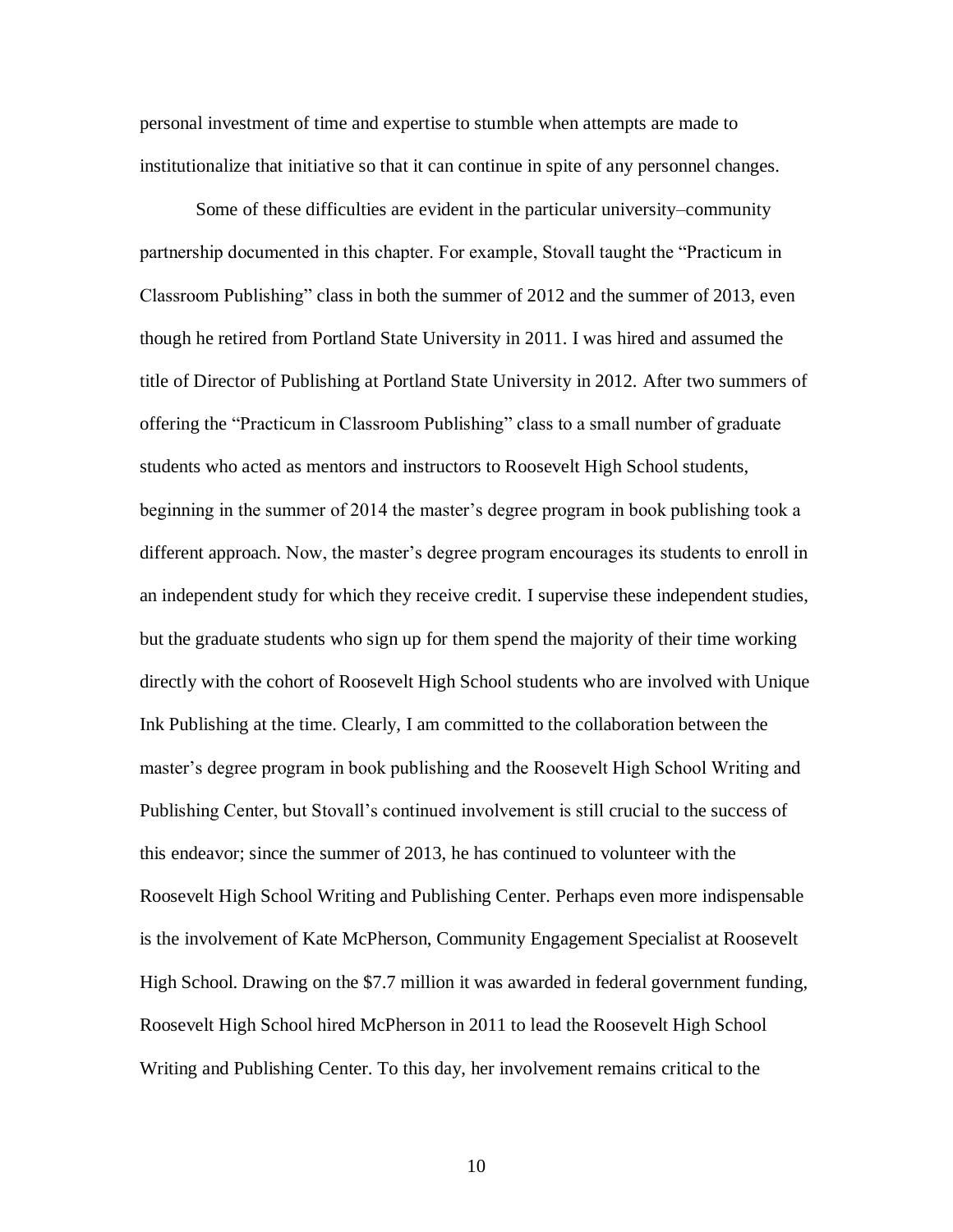success of the organization and, in particular, of the singular and time-intensive undertaking that is Unique Ink Publishing.

By first training Roosevelt High School students in skills such as writing, editing, design, production, marketing, and business management, and then empowering these same students by giving them control of Unique Ink Publishing, this university– community partnership is attempting to build a sustainable cultural project. Hopefully, this is not the sort of project that will simply disappear when its charismatic leader finally burns out, because the students themselves are its engine and its greatest advocates.

In addition to providing vocational skill training for high school students, Unique Ink Publishing was conceived as a vehicle for the production of books that possess unique cultural value; this is the second way in which concept of sustainability manifests itself in this example of community-engaged teaching. Throughout the centuries, the book has proven to be an unparalleled format for the preservation of ideas. The student staff of Unique Ink Publishing take advantage of this capability by publishing books that preserve ideas they perceive to be underrepresented but, nonetheless, culturally valuable—something they are uniquely qualified to judge as students at one of Oregon's poorest and most ethnically diverse high schools. For example, *Where the Roses Smell the Best* contains work by writers from underrepresented populations such as high schoolage writers, writers of color, working class writers, LGBTQ writers, and more. By publishing these writers' words and ideas in a book, and ensuring that book is properly marketed and distributed so that it gets into the hands of as many readers as possible, Unique Ink Publishing and the Roosevelt High School Writing and Publishing Center are helping preserve and sustain these ideas for consideration by future generations.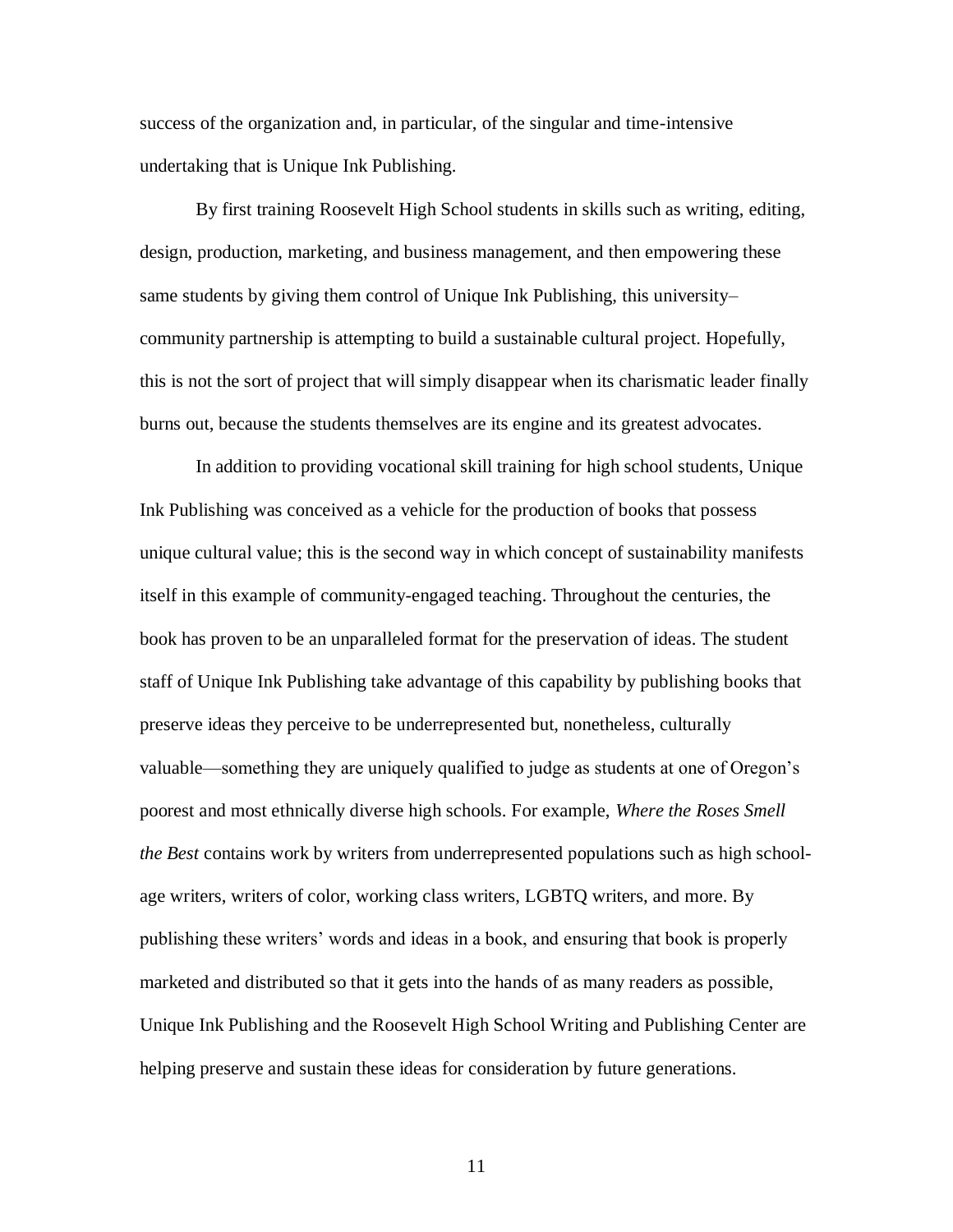Used in this context, the term "sustainability" clearly refers to the fourth pillar of sustainability—cultural sustainability. Of course, as has been asserted by researchers with much more impressive credentials on the subject of cultural sustainability, "Culture is capable of being integrated within sustainable development in three more-or-less separate … ways, or 'roles.' These are derived from a literature review of scientific articles using the concept of 'cultural sustainability'" (Dessein, Soini, Fairclough, & Horlings, 2015, p. 28). In this case, the third role—"culture as sustainable development"—seems most applicable (Dessein, Soini, Fairclough, & Horlings, 2015, p. 29). This role

> sees culture as the necessary overall foundation and structure for achieving the aims of sustainable development. By recognising that culture is at the root of all human decisions and actions and an overarching concern (even a new paradigm) in sustainable development thinking, culture and sustainability become mutually intertwined, and the distinctions between the economic, social and environmental dimensions of sustainability begin to fade. (Dessein, Soini, Fairclough, & Horlings, 2015, p. 29)

The assertion, in this excerpt, that "culture is at the root of all human decisions and actions" is perhaps why this third role seems most applicable to the case of Unique Ink Publishing and the Roosevelt High School Writing and Publishing Center (Dessein, Soini, Fairclough, & Horlings, 2015, p. 29). To be sure, the terms "decisions" and "actions" are clearly significant to the researchers who use them here, because they use them elsewhere, as well, in their discussion of this third role, "culture as sustainable development" (Dessein, Soini, Fairclough, & Horlings, 2015, p. 29). For example, they write, "Culture in this approach refers to a worldview, a cultural system guided by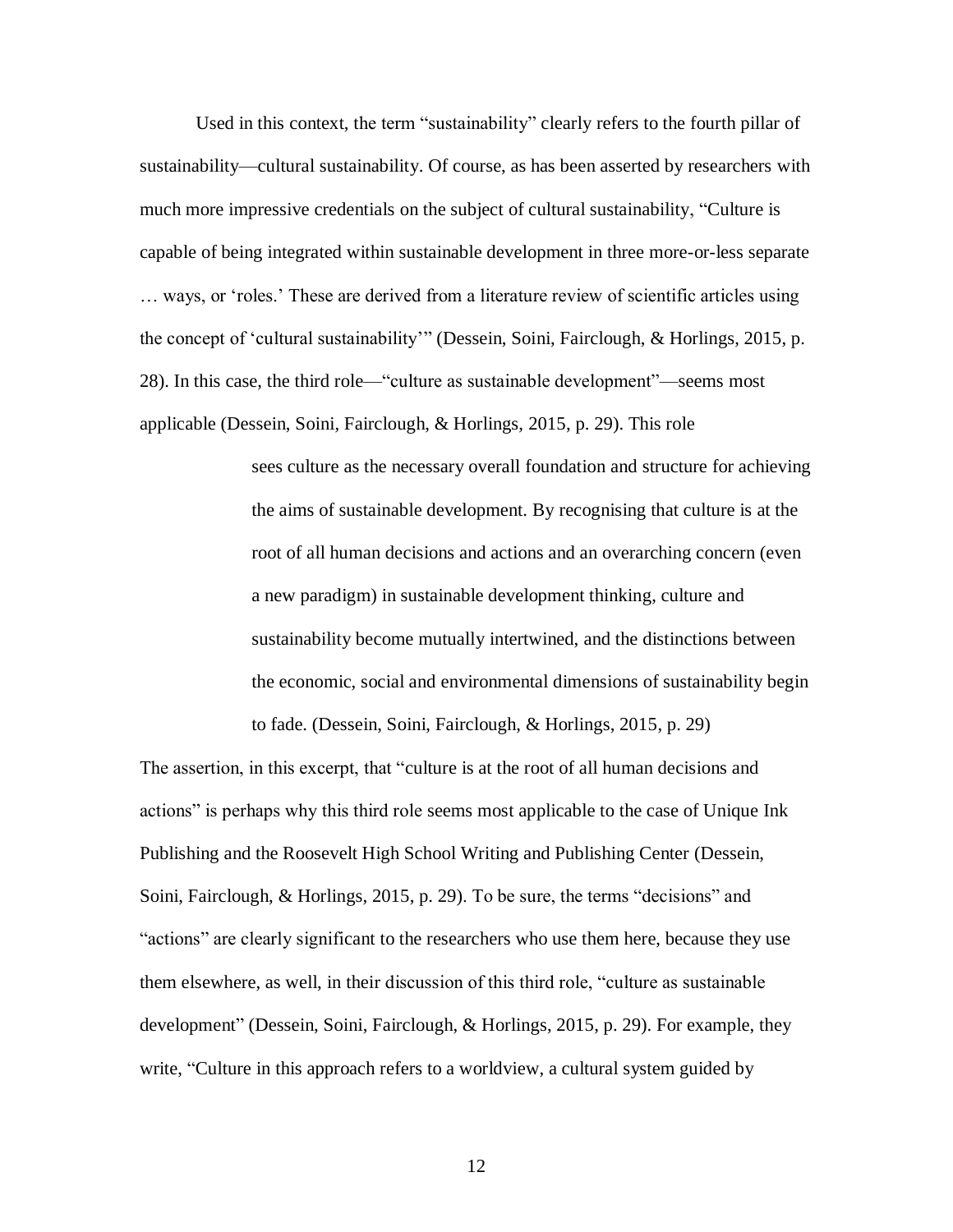intentions, motivations, ethical and moral choices, rooted in values that drive our individual and collective actions" (Dessein, Soini, Fairclough, & Horlings, 2015, p. 32). The gist of their argument seems to be that a decision must be made that is ultimately cultural before the economic, social, and environmental dimensions of sustainability even become a possibility.

This way of understanding cultural sustainability is particularly relevant to the business of book publishing. After all, the book publishing process always begins with the selection of a book to publish. The preeminent book on the subject of sustainability and the publishing industry, *Rethinking Paper & Ink: The Sustainable Publishing Revolution*, frames the issue in the following manner: "Truly responsible publishing starts with book acquisition. … Acquisitions editors, who decide which manuscripts to publish, do have to … [weigh] a book's potential social or cultural value against the methods used to make it" (Carver & Guidry, 2010, p. 59). The authors of *Rethinking Paper & Ink*, Jessicah Carver and Natalie Guidry (2010), elaborate on this point:

> The acquisitions editor functions as a gatekeeper between the worlds of unpublished manuscripts and published books. A sustainably minded acquisitions editor will be conscious of the gravity of the decision to bring a manuscript to the printed page with regard to the long-term [cultural] and environmental consequences as well as short-term financial gains. (p. 59)

Clearly, culture in this context is an initiating force that gives birth to the possibility of making economically, socially, and environmentally sustainable decisions—but only after a decision about cultural sustainability has first been made.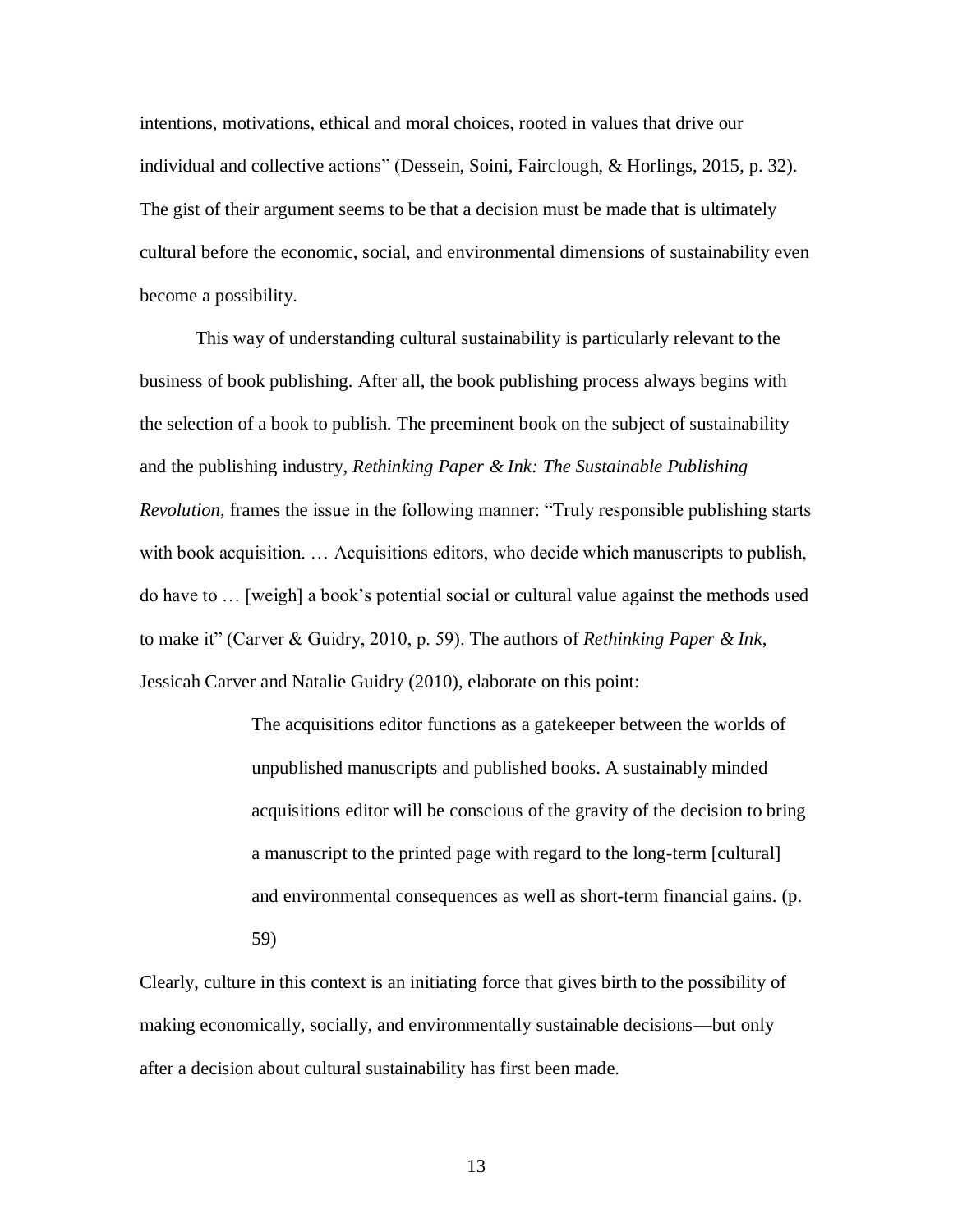As long as Unique Ink Publishing continues to fulfill its mission to publish "regionally themed books featuring student work along with that of professional and aspiring writers in the area," it is sure to serve as a vehicle for the production of books that possess unique cultural value (Schmidt, 2013). Accordingly, the particular university–community partnership documented in this chapter will continue to serve as an example of community-engaged teaching with a focus on cultural sustainability.

The outcomes associated with this example of community-engaged teaching are threefold: outcomes for the high school students who are involved with Unique Ink Publishing and the Roosevelt High School Writing and Publishing Center, outcomes for Roosevelt High School itself, and outcomes for the graduate students at Portland State University who are involved with this project. For the high school students, there exists an abundance of research—not necessarily specific to this project—that testifies to the benefits of this type of endeavor. For example, one of the most frequently cited articles on the subject of classroom publishing is Dennis Rowen's (2005) "The Write Motivation: Using the Internet to Engage Students in Writing Across the Curriculum." Rowen (2005) writes, "We know that [students] take more care in their writing when they know their writing will be on display for all to see" (p. 22). In "Students' Awareness of Audience in Web-Published Science Writing," Nathan Bos and Joseph Krajcik (1998) refer to the Internet as a mode of "publication for a local, national, or worldwide audience" (p. 3) and state that students experienced some "motivational benefits" as a result of writing for an audience (p. 30). These types of observations certainly apply to the high school students who are involved with Unique Ink Publishing; after all, everything they do that is associated with a book's publication—from writing stories and poems for inclusion in an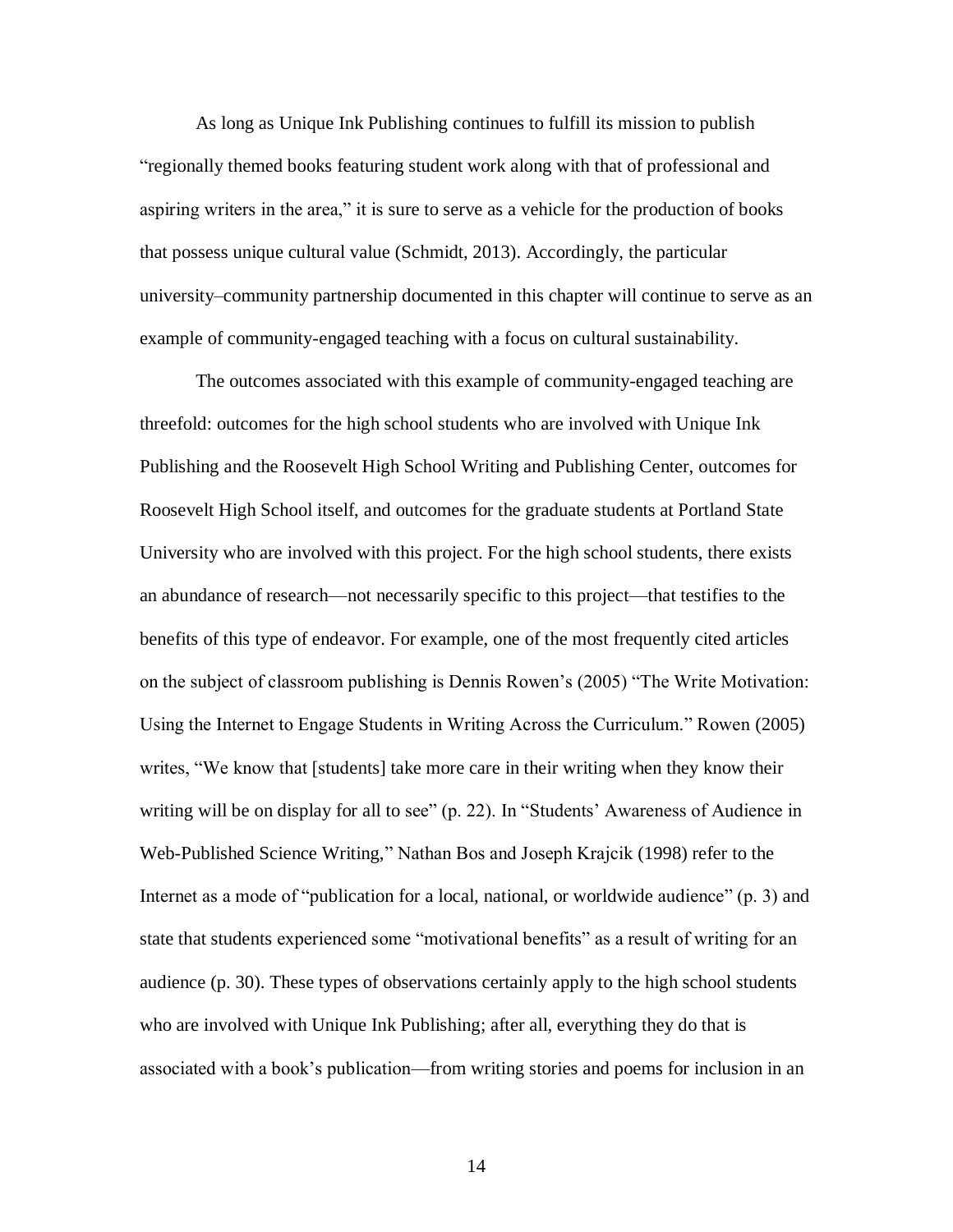anthology, to designing the book cover, to writing press releases, to speaking at book launch events—has a very real audience of fellow students, readers from the general public, media outlets, booksellers, and more. For example, the next major release forthcoming from Unique Ink Publishing is an anthology titled *No Box Can Hold: A Modern Study of Identity and Self-Discovery* that, like their first anthology, combines the voices of Roosevelt High School students and community members. *No Box Can Hold* is clearly intended for the broadest possible audience. Unique Ink Publishing has also released two small pamphlets—*Invasion of the Head-Scratchers: Survivors' Guide to Scholarship Essays* and *Youth and the Law*—written entirely by students and meant mostly for their peers at Roosevelt High School.

For Roosevelt High School itself, the outcomes associated with this example of community-engaged teaching are more difficult to pin down. Nonetheless, it is notable that a news story on the subject of Roosevelt High School's transformation at the conclusion of its three-year federal grant uses *Where the Roses Smell the Best* to illustrate its main points. After observing that "the book launch caps a transformational three years for Roosevelt High School," the article goes on to document the most significant benchmarks of the school's improvements:

- **Graduation Rate**: Rose from 42 percent in 2009–10 to 57 percent in 2011–12.
- **Math, Reading**: The percentage of students meeting or exceeding the state math standards rose 25 percentage points in math—from 32 percent in 2009–10 to 57 percent in 2012–13—and 37 percentage points in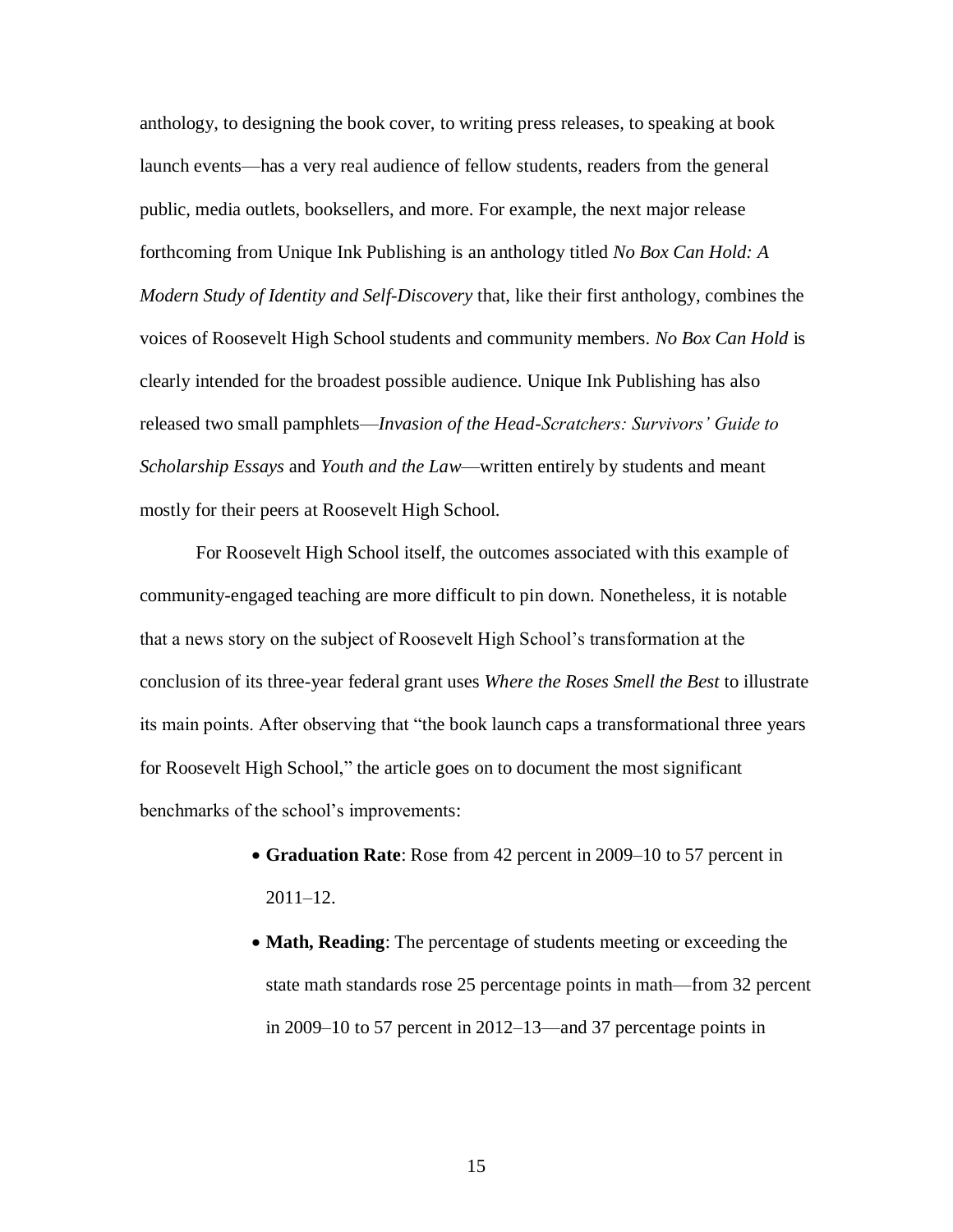reading—from 39 percent in 2009–10 to 76 percent in 2012–13. ("Roosevelt caps," 2013)

These gains are remarkable in such a short period of time, and while it would be irresponsible to lay all of the credit at the feet of the Unique Ink Publishing and the Roosevelt High School Writing and Publishing Center, they have surely played a role. As was observed in the aforementioned article,

> Three years ago Roosevelt High School struggled with low achievement, flagging enrollment and a dispirited community even as the school and partners worked hard to bring change. Today the Heathman Hotel hosted Roosevelt students who helped write and publish the school's first book and placed a signed copy in the storied Heathman Library—helping cap the high school's three years of growth and transformation. ("Roosevelt caps," 2013)

The collaboration between Portland State University and the Roosevelt High School Writing and Publishing Center was instrumental in delivering these positive outcomes for Roosevelt High School.

The outcomes for the graduate students from the master's degree program in book publishing at Portland State University are also significant. For those involved with this project, there is the benefit of teaching high school students some of the publishingrelated skills that they have been honing as graduate students. Research on the subject of learning by teaching presents unambiguous conclusions: "Teachers learn while they teach … and while they prepare to teach…. Expecting to teach appears to encourage effective learning strategies such as seeking out key points and organizing information into a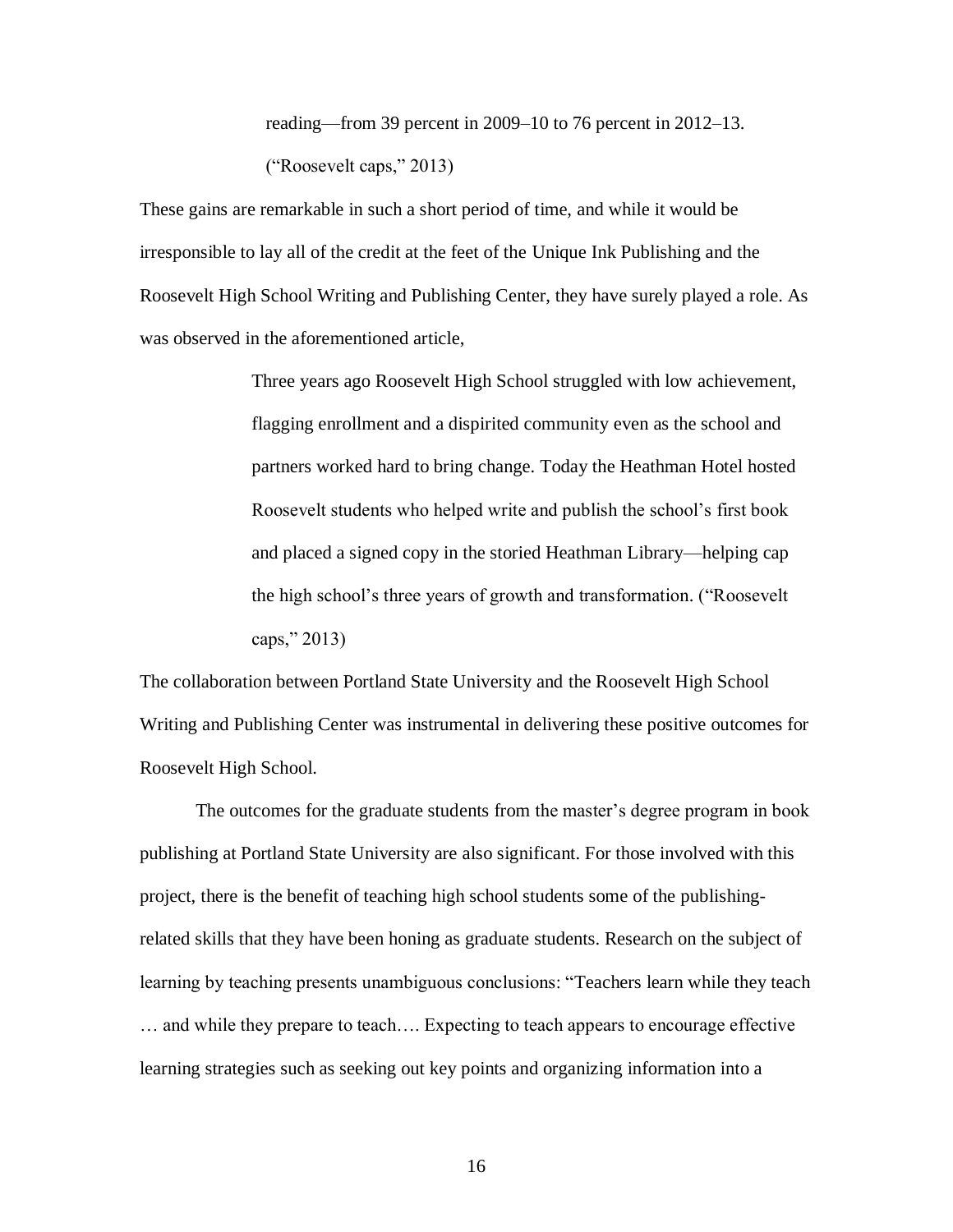coherent structure" (Nestojko, Bui, Kornell, & Bjork, 2014, p. 1047). In other words, the graduate students who taught high school students how to, for example, write back cover copy for a book, likely enhanced their own abilities as compared to their uninvolved graduate student peers. Furthermore, reflective practice is a well-acknowledged factor in the improvement of teaching and learning, with pioneering work on this subject done by Donald A. Schön as early as 1983. The first step in reflective practice is

> *setting the problem* [which] involves two stages, *naming* (an understanding of the situation is developed and the "things" to which the practitioner will attend are named) and *framing the problem* (boundaries are established, and a "logic" or discipline is created for the problem, defining the context in which the named things will be attended). (Pereira, 1999, p. 342)

By practicing classroom publishing but not identifying these practices to their students, faculty in the master's degree program in book publishing were flaunting this very first step of reflective practice. Naming and framing these practices—in other words, making these practices explicit—is the first step toward a more comprehensive reflective practice, thereby potentially opening up a unique realm of practical and pedagogical advantages for the graduate students from the master's degree program in book publishing at Portland State University.

Perhaps, then, it is worth adding a fourth outcome associated with this example of community-engaged teaching. This final outcome is for Portland State University itself: adding yet another approach to its already impressive roster of examples of sustainabilityfocused community engagement in higher education. Clearly, what happens when high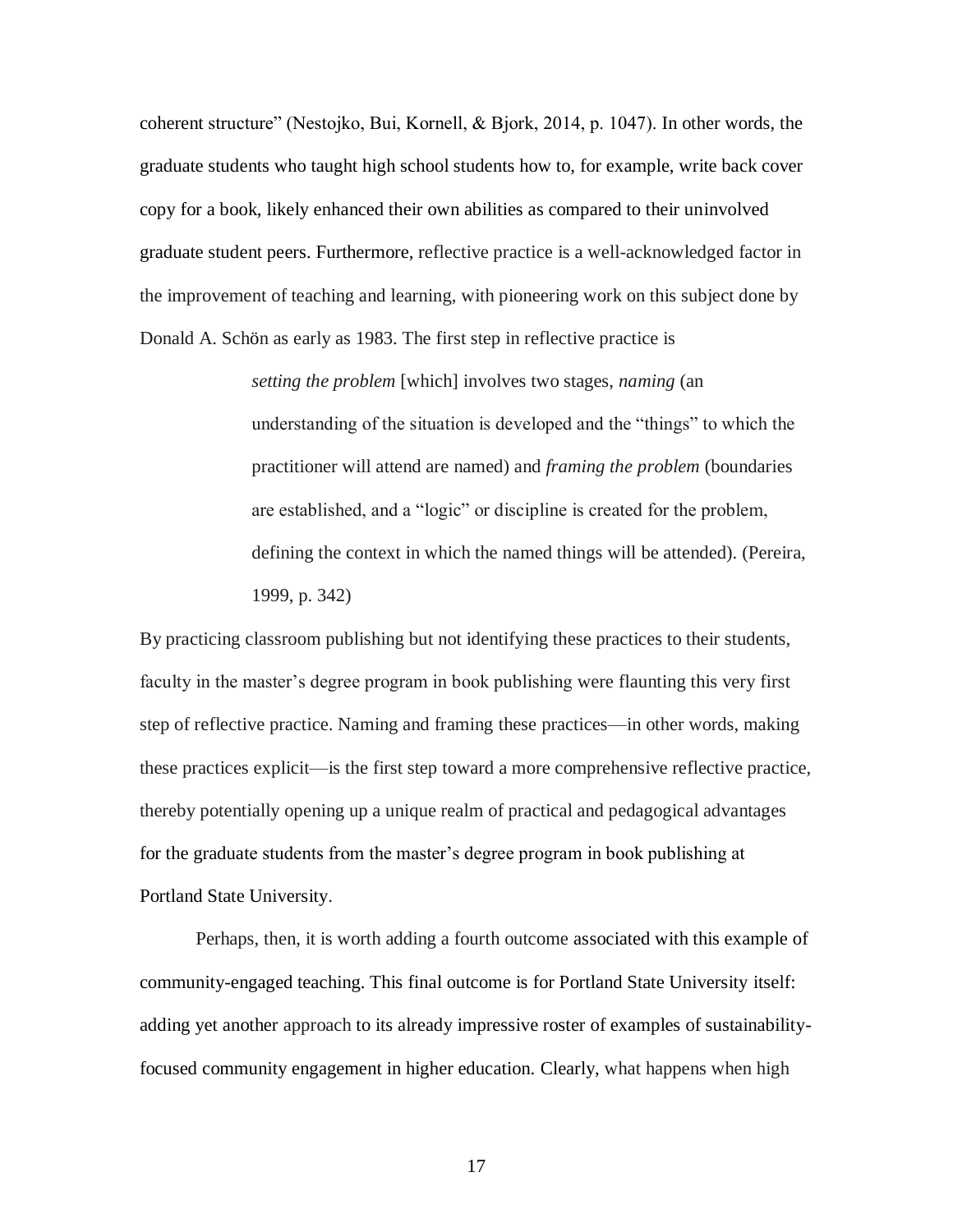school students publish books is that everyone connected to this enterprise comes out a winner.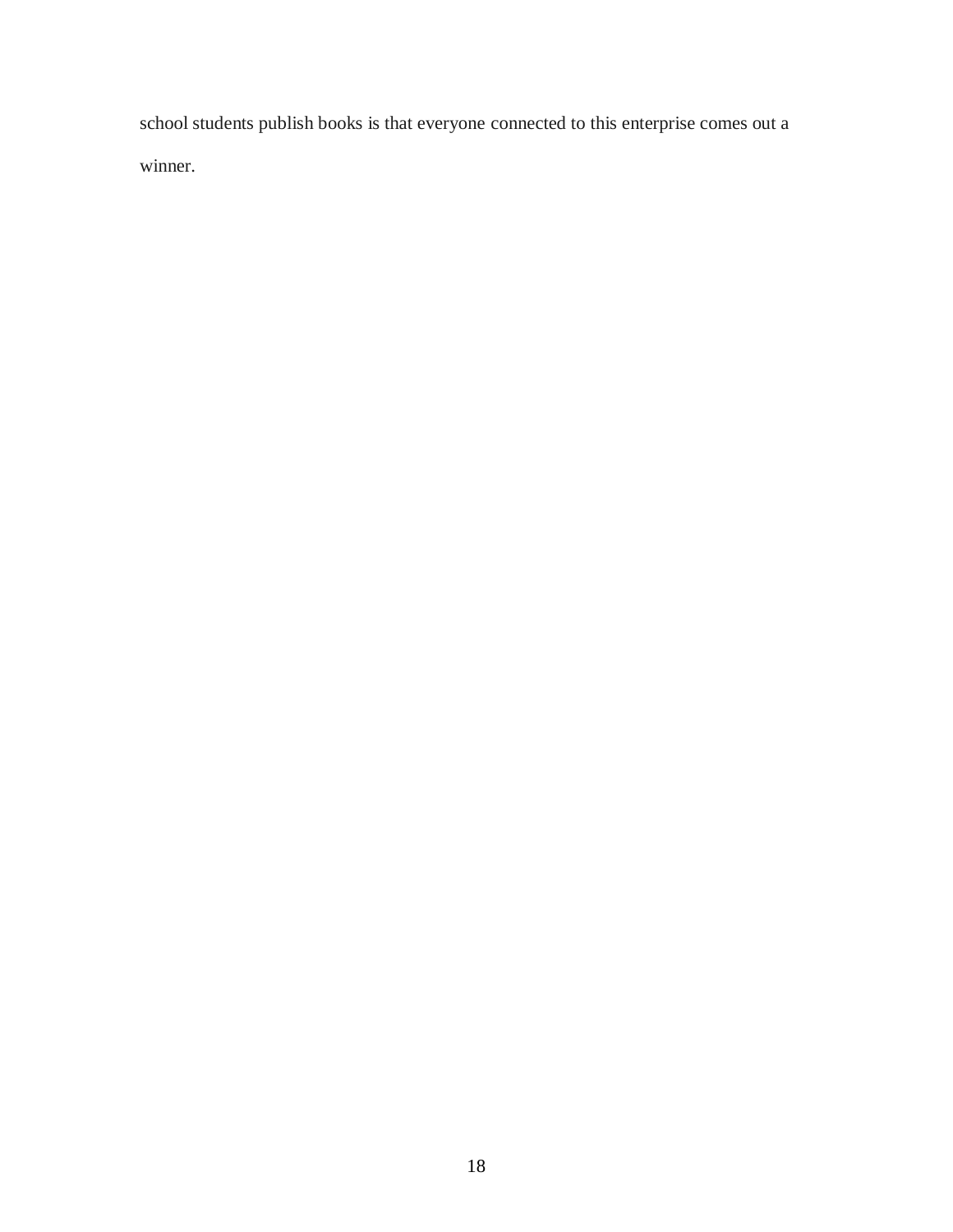## References

- Bos, N., & Krajcik, J. (1998, April 13–17). *Students' awareness of audience in Webpublished science writing*. Paper presented at the meeting of the American Educational Research Association, San Diego, CA.
- Carver, J., & Guidry, N. (2010). *Rethinking paper & ink: The sustainable publishing revolution*. Portland, OR: Ooligan Press.
- Dessein, J., Soini, K., Fairclough, G., & Horlings, L. (Eds.). (2015). *Culture in, for and as sustainable development: Conclusions from the COST Action IS1007 Investigating Cultural Sustainability*. Jyväskylä, Finland: University of Jyväskylä.
- Habash, G. (2013, February 7). Publishing education gets innovative at Ooligan Press. *Publishers Weekly*. Retrieved from http://www.publishersweekly.com
- Hammond, B. (2010a, December 18). Can Portland's Roosevelt High School turn itself around? New focus on great teaching raises hopes. *The Oregonian*. Retrieved from http://www.oregonlive.com
- Hammond, B. (2010b, July 7). Portland's Roosevelt High gets \$7.7 million to propel a turnaround. *The Oregonian*. Retrieved from http://www.oregonlive.com
- Hammond, B. (2012, January 15). Civil rights stories, in black and white. *The Oregonian*. Retrieved from http://www.oregonlive.com
- King, L., & Stovall, D. (1992). *Classroom Publishing: A Practical Guide to Enhancing Student Literacy*. Portland, OR: Blue Heron Publishing.
- King, L., & Stovall, D. (2010). A letter from the authors of the first edition. In Ooligan Press, *Classroom Publishing: A Practical Guide for Teachers* (pp. xv–xvi). Portland, OR: Ooligan Press.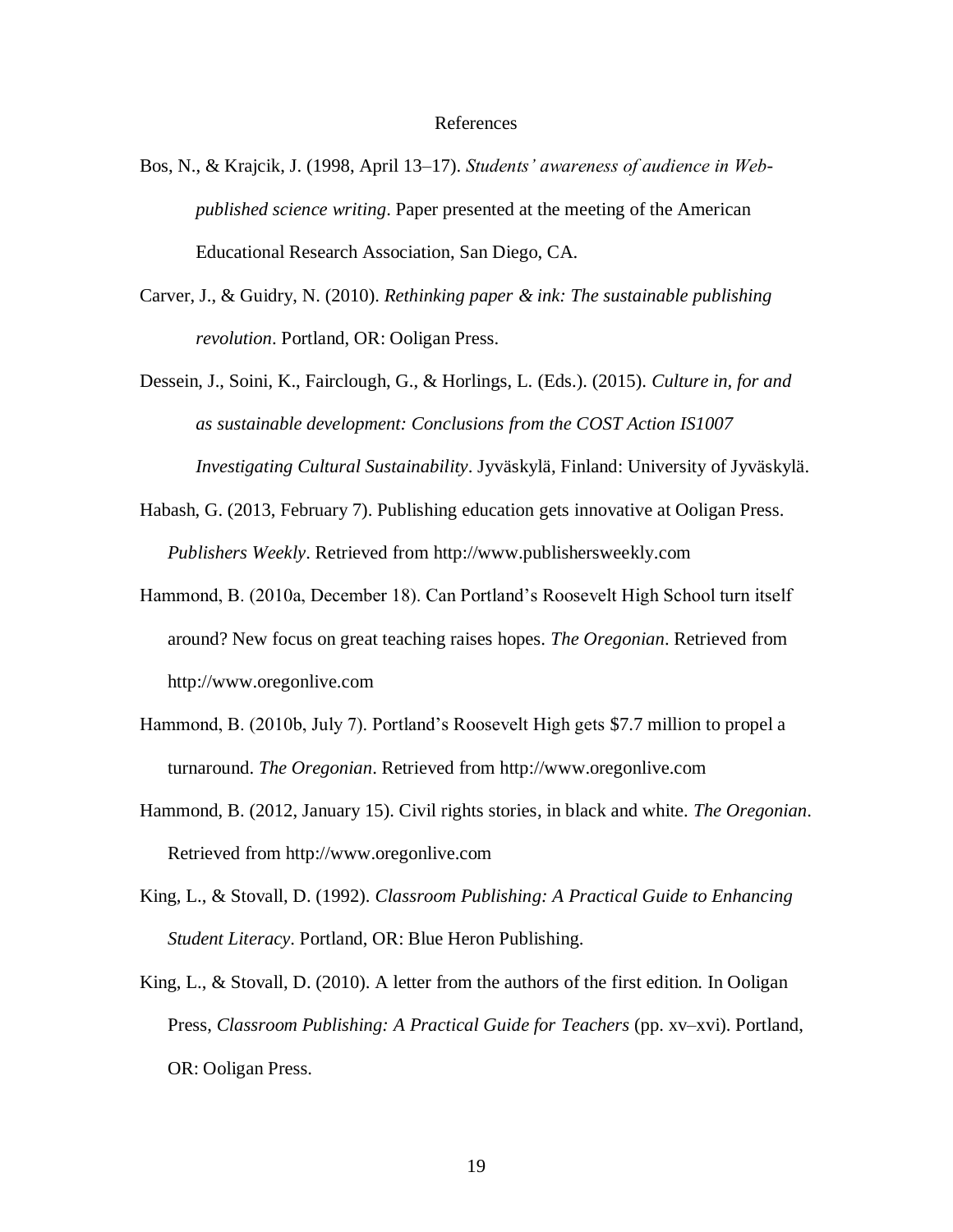- Nestojko, J. F., Bui, D. C., Kornell, N., & Bjork, E. L. (2014, May 21). Expecting to teach enhances learning and organization of knowledge in free recall of text passages. *Memory & Cognition, 42*, 1038–1048. doi: 10.3758/s13421-014-0416-z
- Obama administration announces historic opportunity to turn around nation's lowestachieving public schools. (2009, August 26). In *U.S. Department of Education Press Releases*. Retrieved from http://www.ed.gov
- Ooligan Press. (2010). *Classroom Publishing: A Practical Guide for Teachers*. Portland, OR: Ooligan Press.
- Ooligan Press. (2012, October 8). The partnership between Ooligan Press and Roosevelt High School [Web log post]. Retrieved from http://ooligan.pdx.edu
- Ooligan Press. (2013, July 28). Roosevelt High School students present anthology at Powell's [Web log post]. Retrieved from http://ooligan.pdx.edu
- Our purpose. (2012). In *Roosevelt Rough Writers*. Retrieved from http://rooseveltroughwriters.org
- Pereira, M. A. (1999). My reflective practice as research. *Teaching in Higher Education, 4*(3), 339–354.
- Rittenhouse Award. (n.d.). In *PubWest*. Retrieved from http://pubwest.org
- Roosevelt caps transformation with launch of first book. (2013, October 16). In *Portland Public Schools News*. Retrieved from http://www.pps.k12.or.us
- Roosevelt High School. (n.d.). In *2014 Oregon School Performance Ratings*. Retrieved from http://schools.oregonlive.com